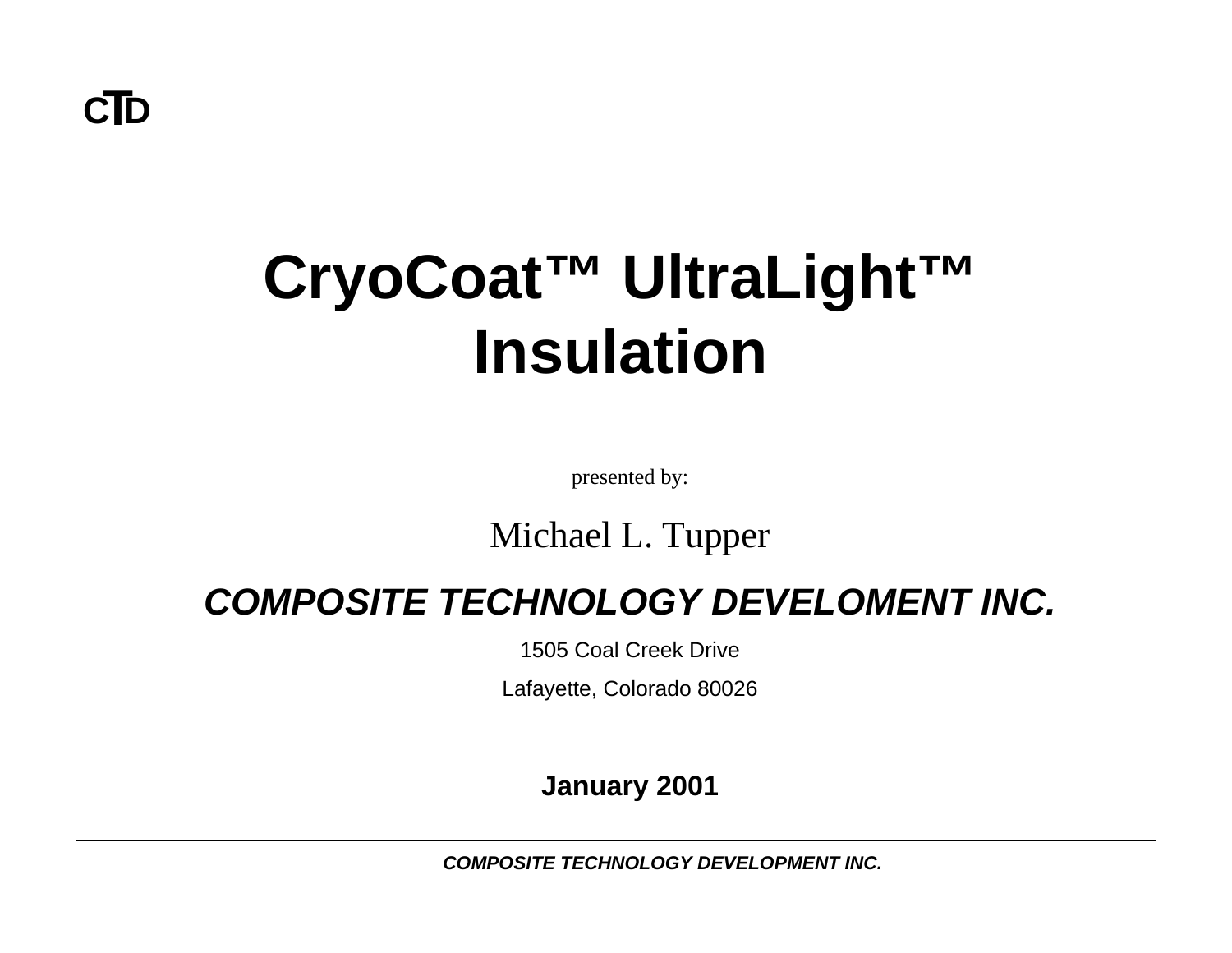### **CTD** The Innovation of UltraLight<sup>™</sup>

• *UltraLight*™ is a high integrity, low density material...

# **that is not a foam!**

- Mechanical integrity of a syntactic foam
- density  $&$  thermal conductivity of a chemically expanded foam
- Material lighter than 5 PCF has been fabricated
- Meet the requirements for insulating the space shuttle external tank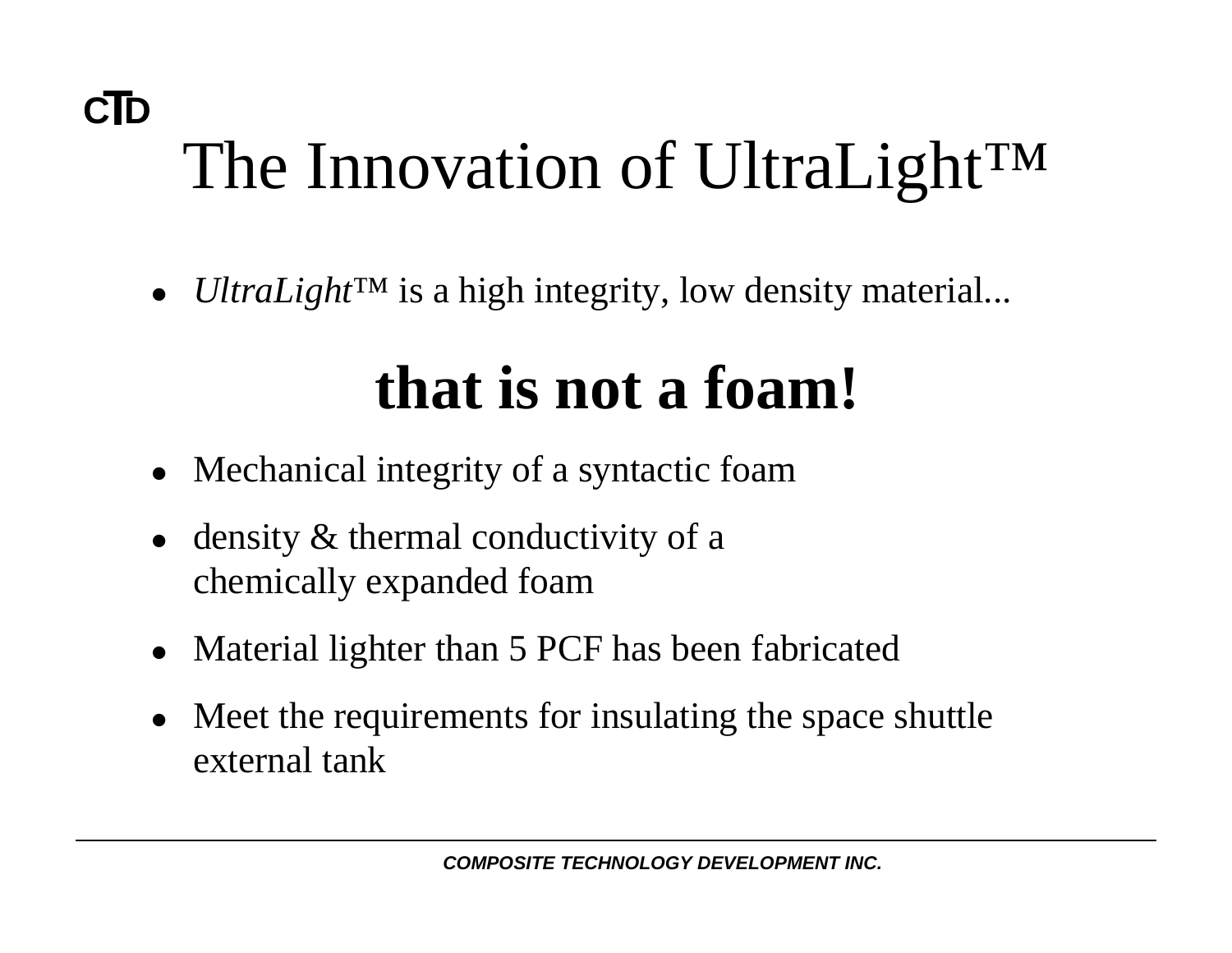# The Systems Approach

- Layered, Cryogenic Insulation System
- $\bullet$ Incorporates CTD's expertise:

Adhesives

#### Thermal Insulation

Protective Coatings

- Each layer can be optimized
	- gives best system performance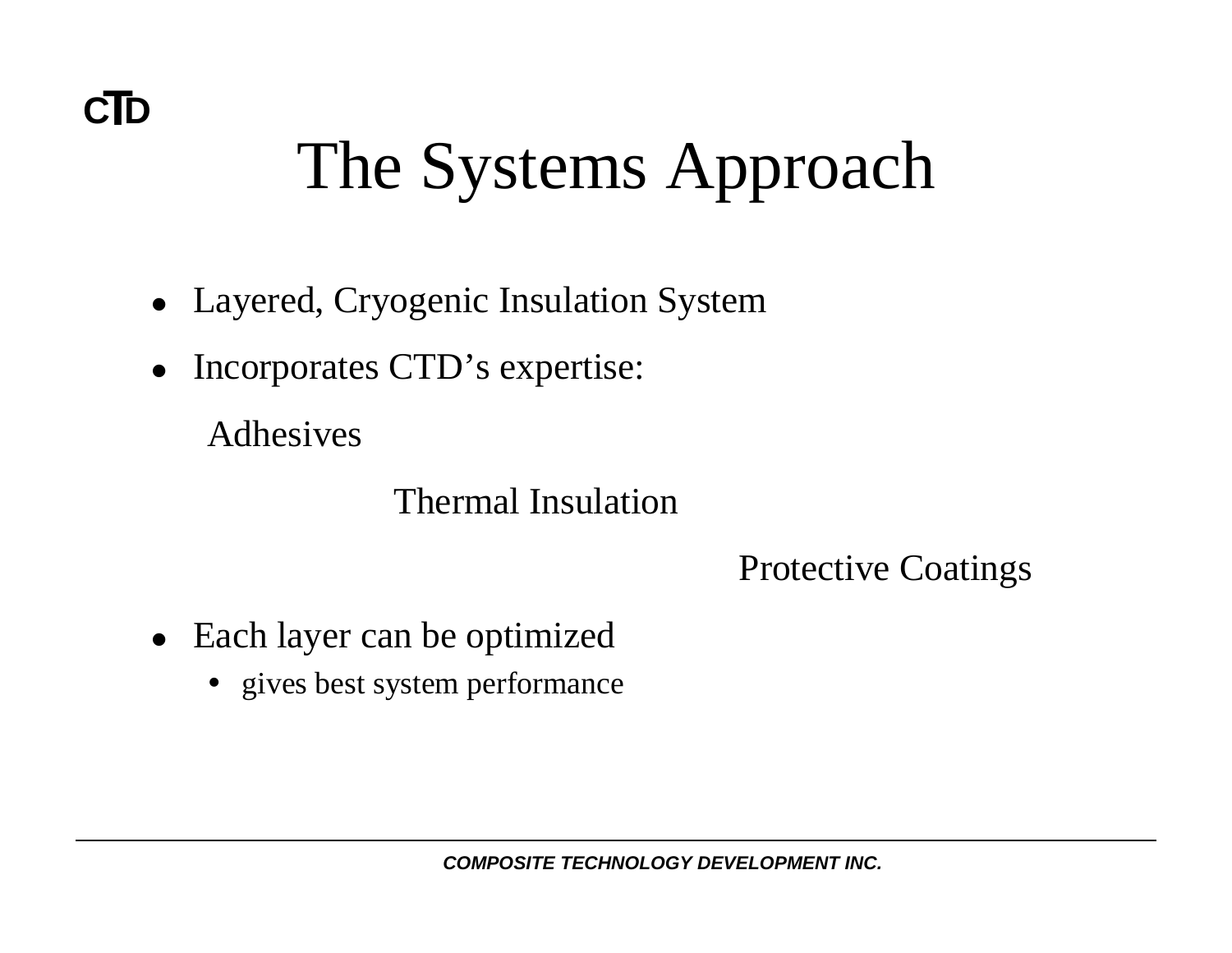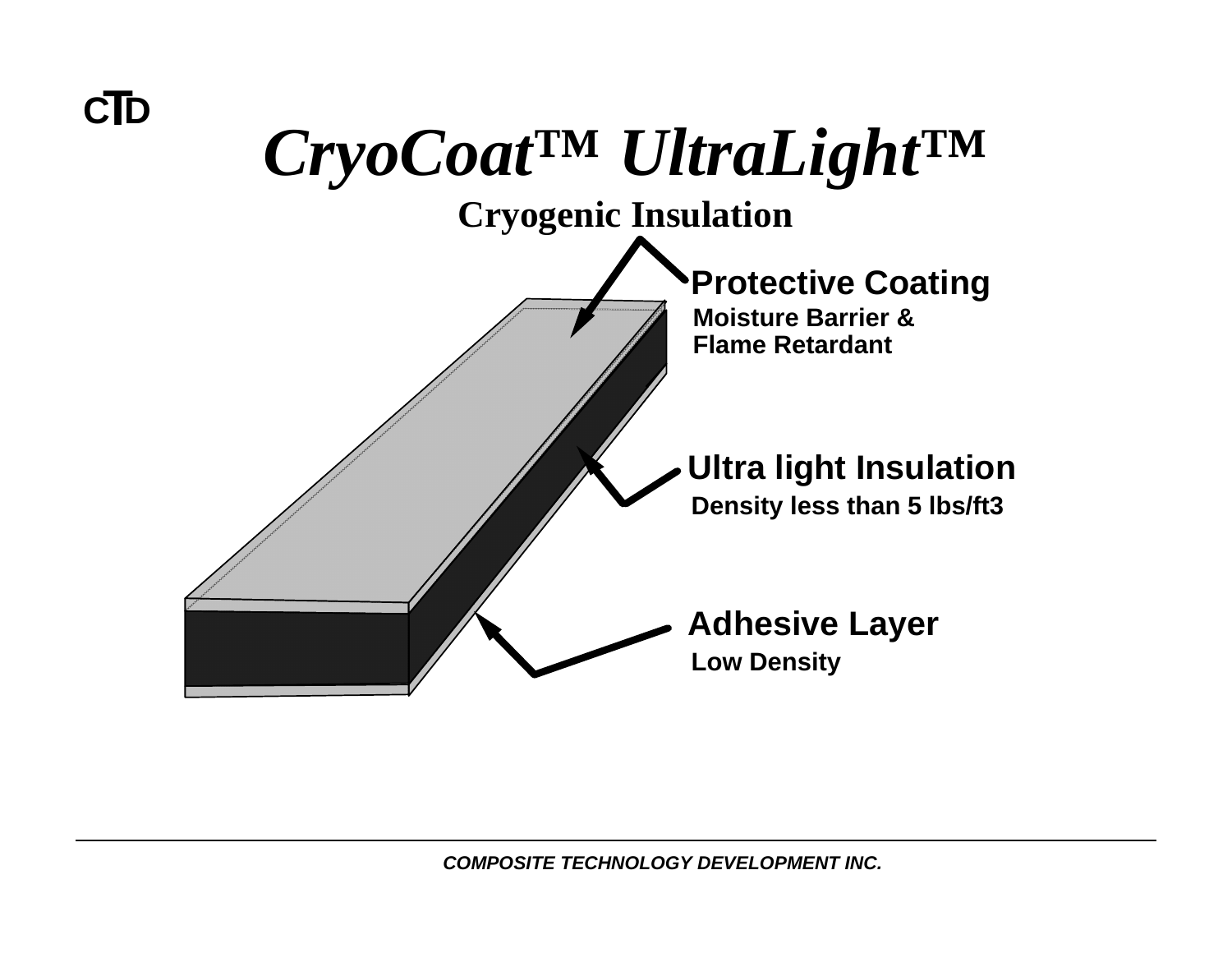#### **CTD**

### Advantages

- $\bullet$  Light weight
- Dimensional stability
- $\bullet$ Easily machined or modified
- $\bullet$ Field repairable
- $\bullet$ Consistent manufacturing process
- $\bullet$ Easy to apply
- $\bullet$ Tailorable properties
- $\bullet$ Low cost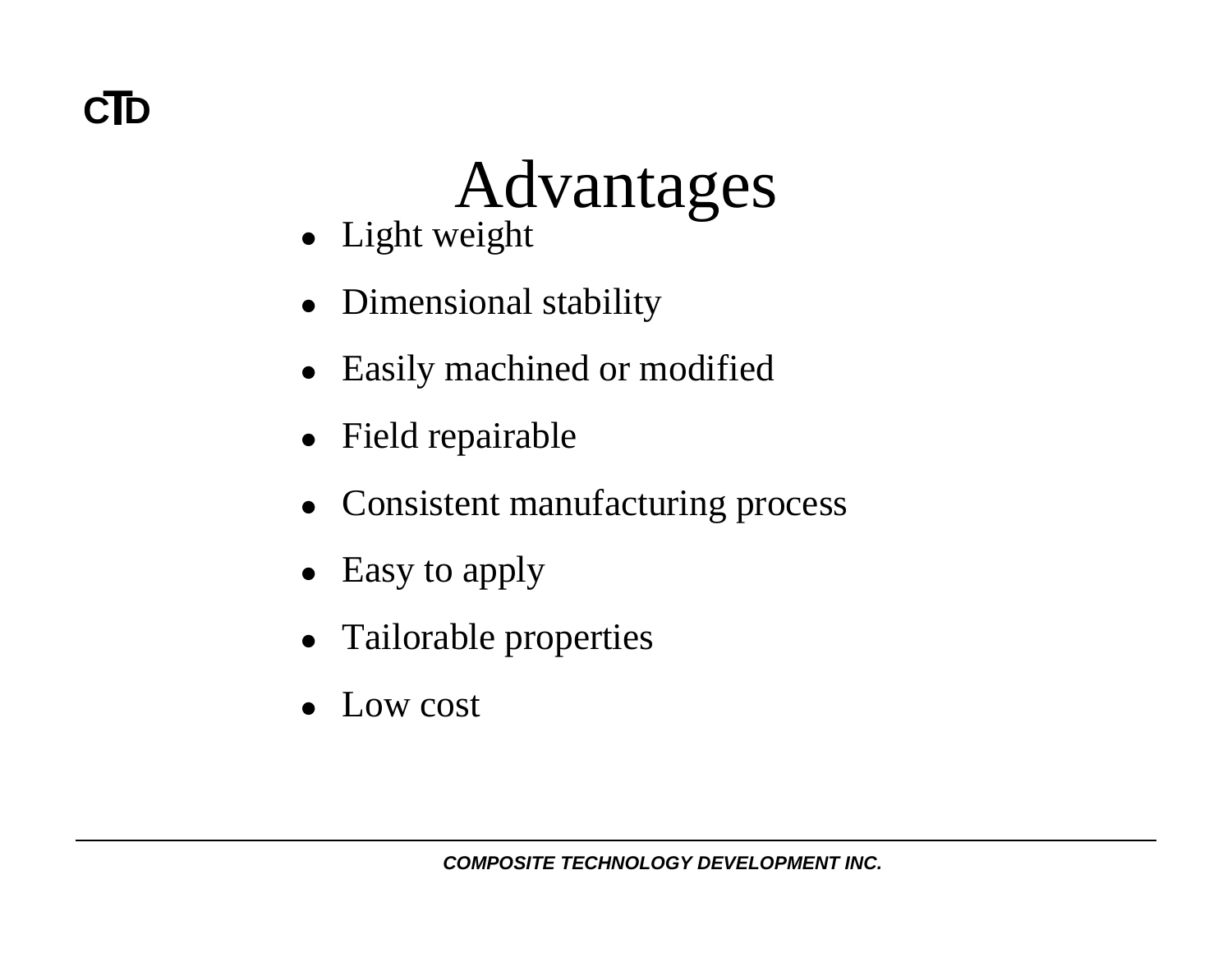#### **CTD**

### Thermal Conductivity Range



**Temperature [K]**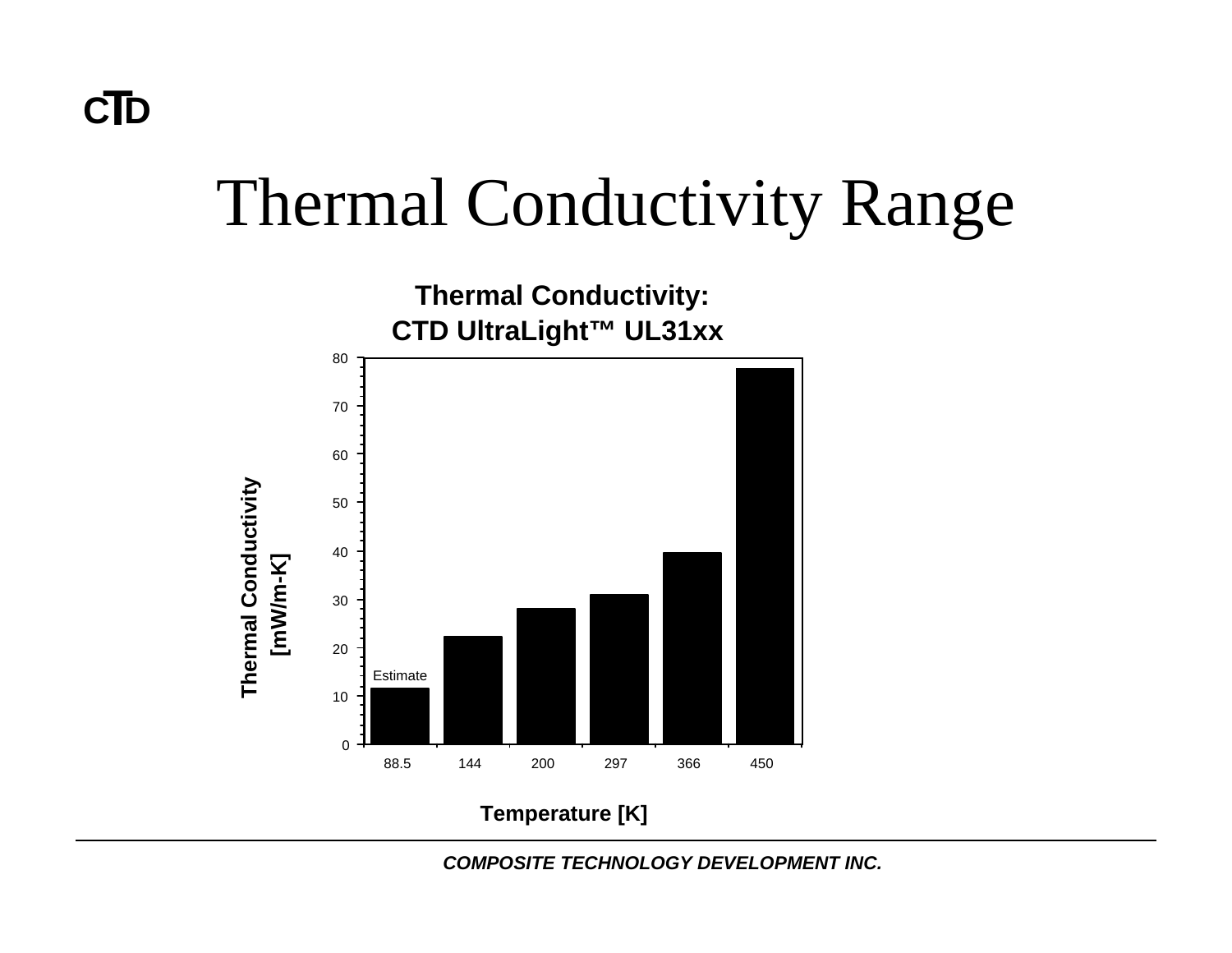# Helium Flow Test

#### Thermal Time History for Approximately 1 1/2" of Cryocoat™ UltraLight™ UL79 insulation on 4" Diameter Inconel Tube

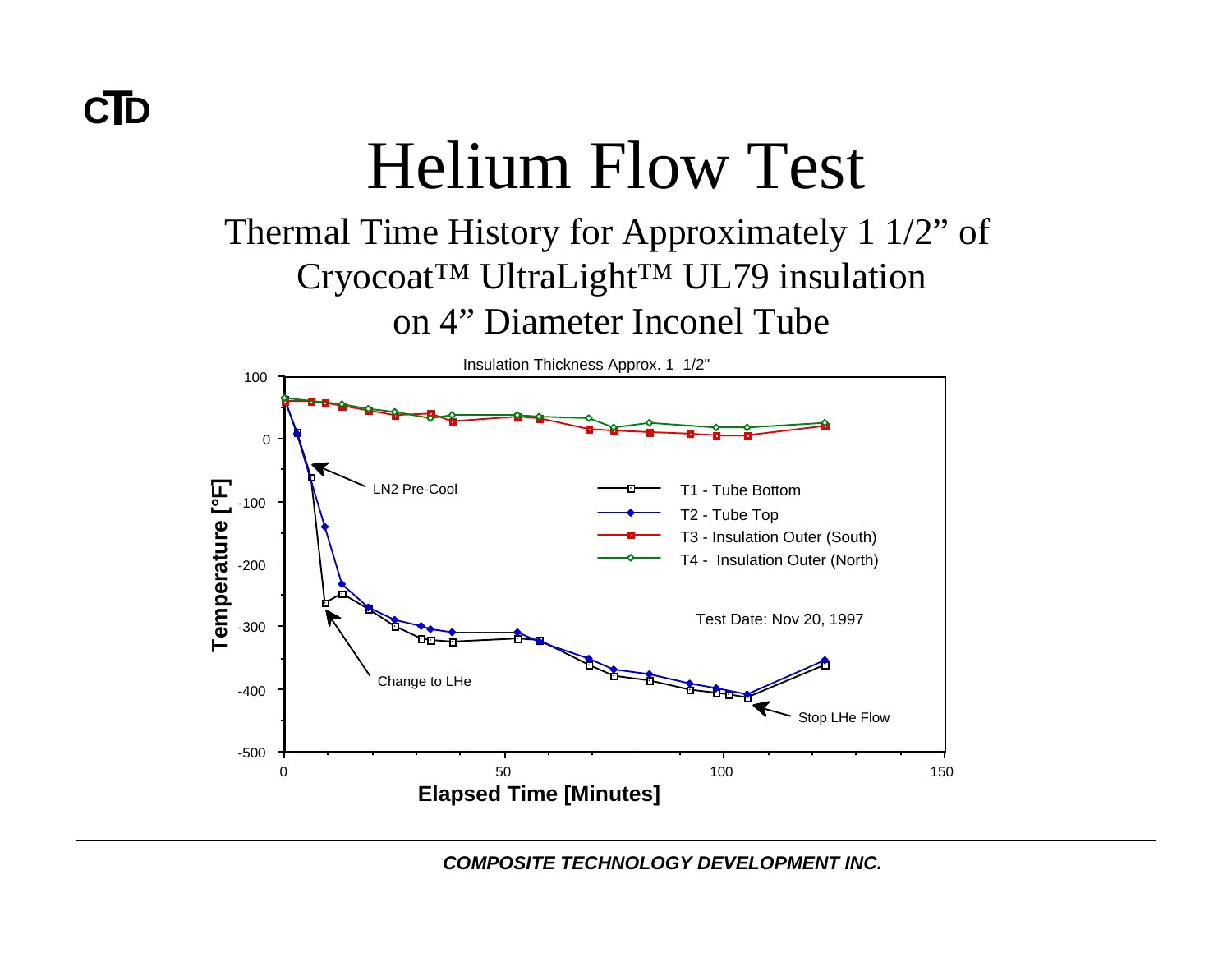#### Apparent Thermal Conductivity UL79

between liquid nitrogen and room temperature as a function of vacuum pressure preliminary data from NASA Kennedy

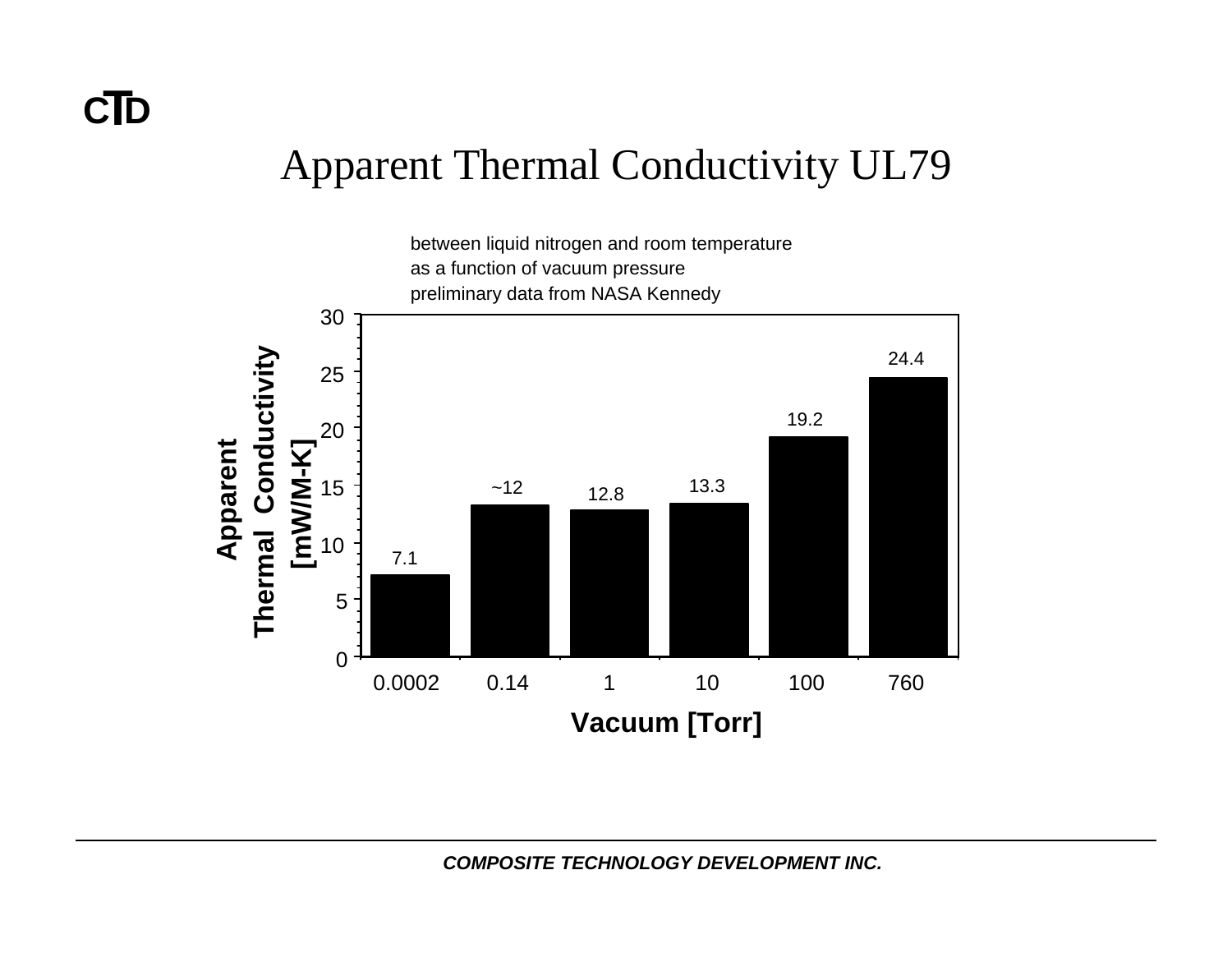

# **CTD** Tensile Cryoflex Data

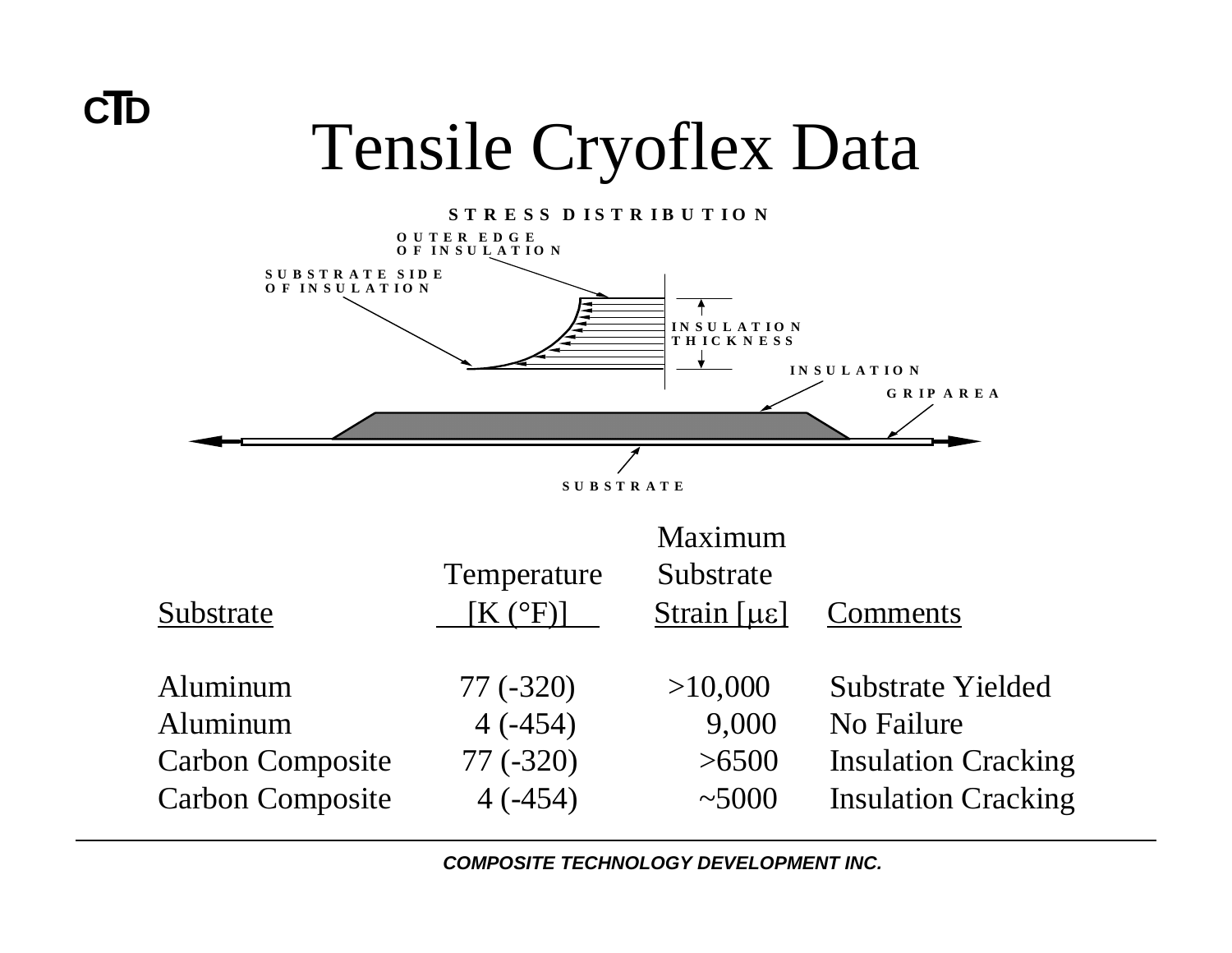### Tension Test Results

| Material               | $#$ of         | Strength           | <b>Modulus</b> | Strain to     |
|------------------------|----------------|--------------------|----------------|---------------|
|                        | Specimens      | (psi)              | (Ksi)          | Failure       |
|                        | at $LN2$ Temp  |                    |                | (microstrain) |
| CryoCoat <sup>TM</sup> | $\overline{2}$ | $\overline{4,111}$ | 1,093          | 3,800         |
| 620T                   |                |                    |                |               |
| <b>PW 28</b>           | $\overline{2}$ | 2,080              | 548            | 3,800         |
| <b>PW 30</b>           |                | 520                | 338            | 1,600         |
| <b>PW31</b>            | 3              | 1,585              | 308            | 4,500         |
| <b>UL79</b>            | $\overline{2}$ | 111                | 8              | 12,000        |
| at                     | Room           | Temp.              |                |               |
| <b>PW31</b>            | 3              | 195                | 14             | 26,000        |
| <b>UL79</b>            |                | 92                 | 7              | 17,000        |